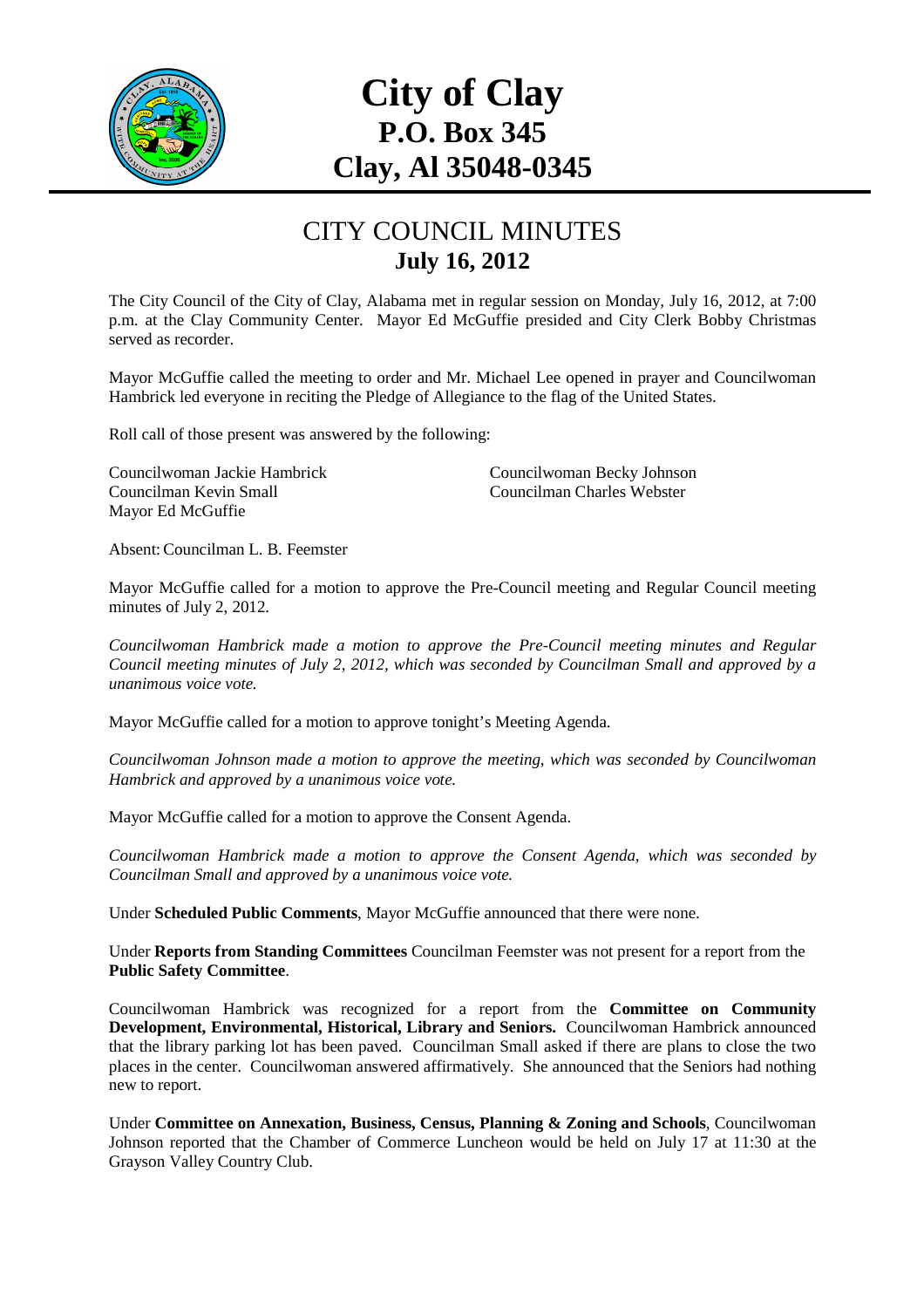

## **CITY OF CLAY CITY COUNCIL MINUTES July 16, 2012**

*Councilwoman Johnson made a motion to purchase a \$600.00 Spirit Sponsor ad to support the Clay Chalkville High School's Athletic Boosters, which was seconded by Councilman Small and approved by a unanimous voice vote*.

Councilwoman Johnson announced that the middle school needs help with their security cameras, and that there will be more information as it becomes available. Councilwoman Johnson asked Mayor McGuffie to introduce Mr. Michael Lee, the new principal of Clay Chalkville High School. Mr. Lee announced that he was excited to be at Clay Chalkville High School and invited everyone to come to the school to see the work in progress.

Under **Committee on Building Inspections, Sanitation, Streets and Utilities** Councilman Kevin Small announced that paving projects are on the agenda under Unanimous Consent. Councilman Small discussed the City's need for a water truck.

*Councilman Small made a motion to purchase a 10,000 gallon water truck for \$7,375.00 from the 7 cent gas tax fund, which was seconded by Councilwoman Johnson and approved by a unanimous voice vote.* 

*Councilman Small made a motion to set aside \$5,000.00 from the General Fund for Deputy Scott to use for targeted shifts to assist with enforcing the City's curfew Ordinance and extra patrol as necessary for a period of six weeks, which was seconded by Councilwoman Hambrick and approved by a unanimous voice vote.* 

Councilman Webster was recognized for a report from the **Committee on Parks and Recreation**. He discussed the practice field progress. He stated that 45,000 square feet of sod has already been purchased, but the field requires maintenance before the sod can be applied.

*Councilman Webster made a motion to pay Pure Turf \$7,375.00 from the Capital Improvements' Concession Stand Budget fund to lay sod and map, stake, and grade the fields, which was seconded by Councilman Small and approved by a unanimous voice vote.* 

Councilman Webster announced that the Singing will be Saturday July 21 from 6-8 pm.

Under **Reading of Petitions, Applications, Complaints, Appeals, Communications, etc**. there was nothing to report.

Under the **City Clerk's Report**, City Clerk Bobby Christmas reported the account balances in the 4 & 5 Cent Gasoline Fund = \$69,474.95; 7 Cent Gasoline Fund = \$147,371.28; Capital Improvement Fund = \$98,042.74; Contractors Bond = \$43,375.76; General Fund = \$568,680.99; Library Fund = \$11,119.68; and Senior Citizens Fund  $=$  \$8,668.48.

Under **Resolutions, Ordinances, Orders and Other Business** Mayor McGuffie called for a motion to enter into unanimous consent.

*Councilman Small made a motion to suspend the regular rules of order and enter into unanimous consent which was seconded by Councilwoman Johnson*.

That the motion was put before the council and a roll call vote was conducted with the results as follows:

Yeas: Councilmembers Hambrick, Johnson, Small, Webster, and Mayor McGuffie.

Nays: None.